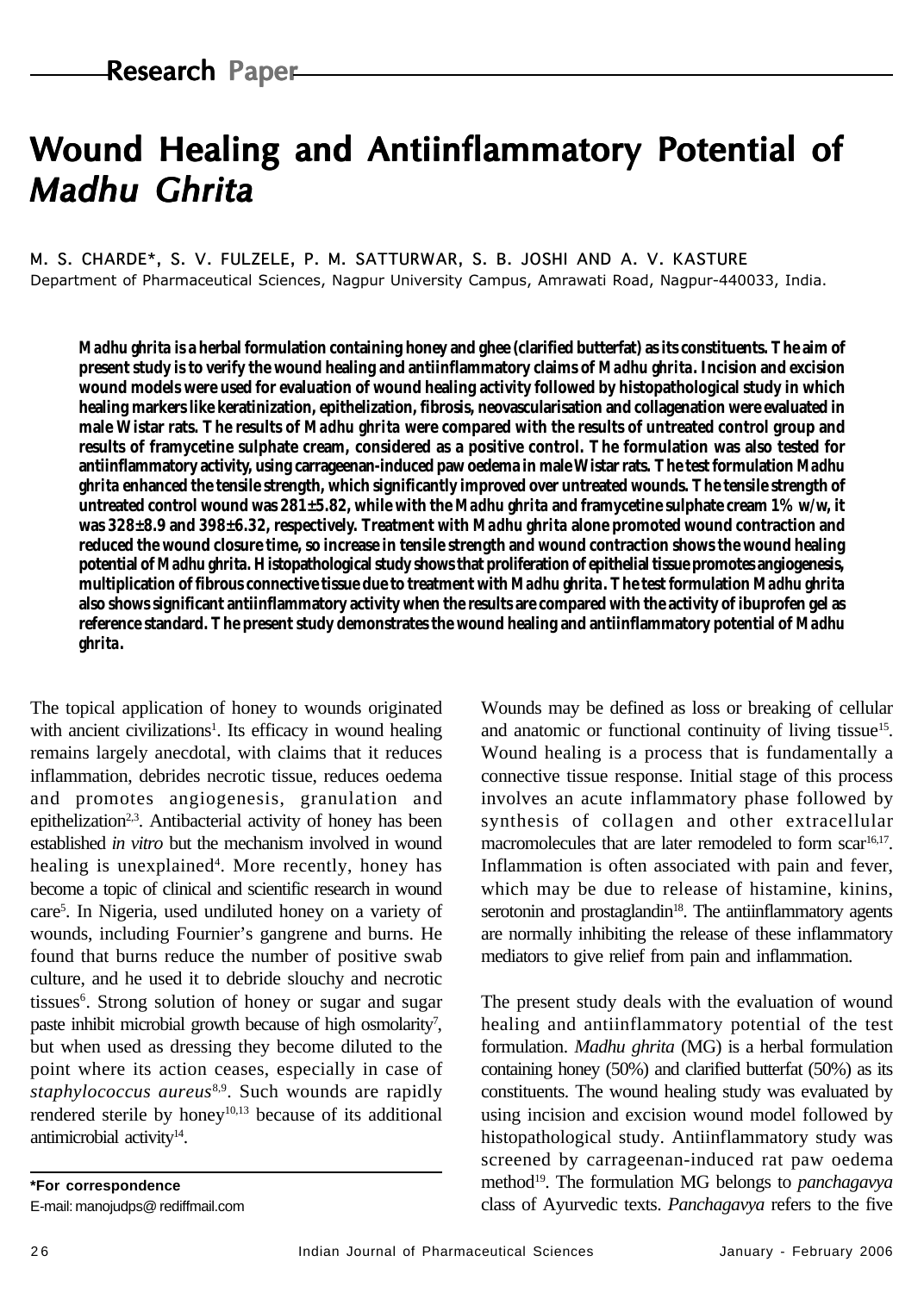important products of bovine origin, viz., milk, curd, ghee, urine and dung<sup>20</sup>. Ayurvedic texts describe several uses of *panchagavya* components. Ayurvedic medicines are largely based upon herbs, either single or in combination, having specific diagnostic and therapeutic principles<sup>21</sup>. Modern literature documents few pharmaceutical and clinical uses of *panchagavya* formulations<sup>22,23</sup>.

# **MATERIALS AND METHODS**

## **Preparation of herbal formulation:**

MG was studied in present communication for its wound healing and antiinflammatory activity. The formulation MG was prepared by procedure mentioned in ancient Ayurvedic texts. This formulation contains two ingredients, viz., honey and clarified butterfat. The equal quantity of honey (50%) and clarified butterfat, previously liquefied (50%), in ratio of 1:1, were taken in mortar, stirred and triturated to get the homogeneous mixture<sup>24</sup>. This mixture, cooled and stored in a bottle, has been used for topical application to wounds. MG was obtained as a gift sample from Go-vigyan Anusandhan Kendra, Nagpur. All other chemicals and reagents used in the study were of AR/GR grade.

In the present experimental study the male Wistar rats (150-200 g) were used. They were housed and cared individually in clean polyethylene cages under standard environmental conditions of temperature  $23\pm1^{\circ}$ , 12 h light/ dark cycle and fed on normal pellet diet (Gold Mohur Brand, Lipton India Limited) and water *ad libitum*.

# **Wound healing activity:**

Animals were acclimatized under laboratory conditions before experiments were carried out. Animals were assigned into three groups containing six animals in each: Group 1, untreated control group; Group 2, application of MG formulation; and Group 3, application of framycetine sulphate cream (FSC) 1% w/w. The experimental protocols were approved by the Institute of Animal Ethics Committee. Except the drug under study, no topical or systematic therapy was given to animals. Animals showing infection/deterioration of wounds were excluded from the study and replaced with other animals. Animals received drugs daily from day ''0'' till complete wound healing or up to the  $27<sup>th</sup>$  postoperative day, whichever was earlier.

## **Excision wounds:**

Animals were anaesthetized with ether and shaved on part to be exposed. A circulation piece (300 mm<sup>2</sup> in area)

was impressed on the dorsal thoracic region 5 cm away from the ears. Wound contraction was monitored by measuring wound area with 3-day gap till wounds were completely healed<sup>25</sup>. Wound contraction was studied by tracing the raw wound area on polythene paper every third day till wounds were completely healed. The animals were maintained individually in separate cages. *Madhu ghrita,* the test formulation, was applied on the wound once daily up to day 27, starting from first day of wounding.

## **Incision wounds:**

Animals were anaesthetized and paravertebral incision (2.5 cm) was made through the entire length of skin. After the incision was made, the part of skin was kept together and stitched with nylon thread, 0.5 cm apart, using a curved needle (Needle no. 11). The sutures were removed on the 8<sup>th</sup> day and complete healing (tensile) strength was measured on the  $10<sup>th</sup>$  day of healing of incision wound<sup>26</sup>. The tensile strength was measured with the manually operated instrument. In this instrument, the strength developed in the 10-day healed incision wound was measured against the increasing weight to the other end.

# **Histopathological study:**

The present experimental study was supported with the histopathological study that involves the study of healing markers like keratinization, epithelization, collagenation, fibrosis and neovascularisation on the 10-day healed regenerated tissue. Immediately after taking the section, it was fixed with 10% formalin solution, and the tissues were dehydrated with 90% ethanol, embedded in paraffin, cut into thin sliced sections (7 mm thick), stained with haemotoxyline-eosin dye and observed under light microscope for healing markers like keratinization, epithelization, collagenation, fibrosis and neovascularisation. The results were studied and quantified by number from 1 to 5 where 5 stands for maximum similarity and 1 stands for least similarity from normal tissue round the wound area in group 1, 2 and 3.

# **Antiinflammatory activity:**

Antiinflammatory activity of MG formulation was studied by carrageenan-induced paw oedema method. The animals were divided into three groups containing six animals in each group. Group 1, (Control) Untreated group; Group 2, topical application with MG formulation; Group 3, topical application of ibuprofen gel. Group 2 and 3 received topical application of test formulation MG and ibuprofen gel, respectively, for comparison of antiinflammatory activity. One hour after the application of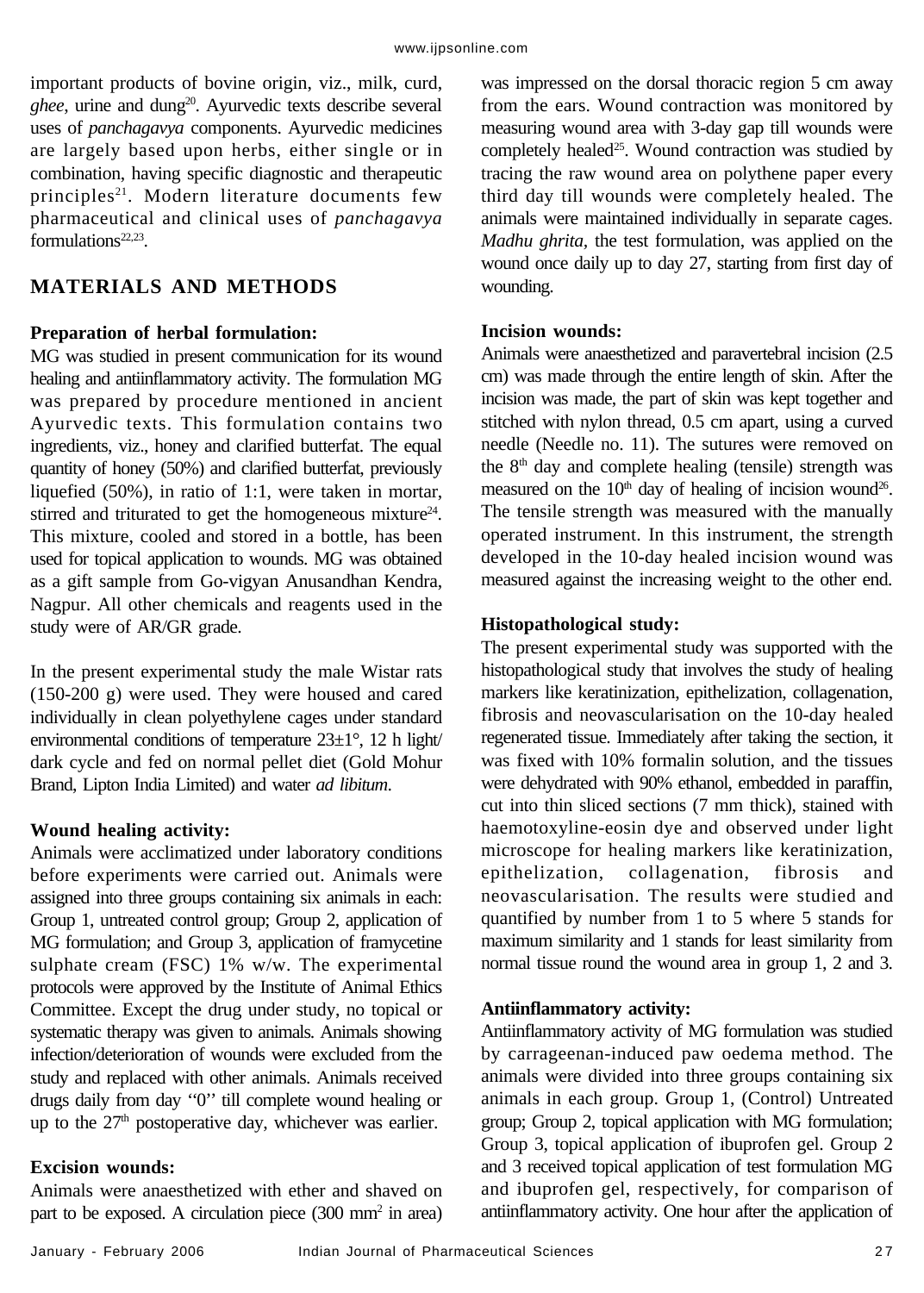*Madhu ghrita* formulation, 0.1 ml of carrageenan (1%) was injected into sub-plantar region of hind paw of the rat. Measurements of paw volume (ml) were made by mercury displacing techniques using plethysmometer. Immediately before and 1, 2, 3, 4 h after carrageenan injection, percentage inhibition of inflammation after 1, 2, 3 and 4 h was calculated by Newbould method $27$ .

# **Statistical analysis:**

Data were analysed using one-way analysis variance (ANOVA) followed by Tukey-Kramer multiple comparison test (*P*<0.001), and this data were considered significant.

# **RESULTS**

In the present experimental study, the excision wound is considered as the model for evaluation of wound healing. In excision wound study, the wounds were treated with FSC 1% w/w cream and test formulation MG and the results show complete healing on day 24 and day 27 respectively. The results of wound healing were compared with untreated wounds (Group 1), which took more than 30 days for healing. The study was carried out till the fall of scar leaving no raw material behind. The results of excision wound studies are shown in Table 1.

The incision wound study was also carried out to measure the tensile strength on day 10 of regenerated tissue. The incision wounds treated with MG formulation and FSC 1% w/w cream show tensile strength 328±8.90 g and 398±6.32 g, respectively, compared with mean ±SEM tensile strength of untreated group, i.e.,  $281 \pm 5.82$  g. The above observation for tensile strength shows that the incision wounds treated with MG formulation show better tensile strength as compared to untreated group and the group treated with FSC 1% w/w cream. This shows wound healing potential of tested formulation. The results are mentioned in Table 2.

The last parameter studied for wound healing activity was histopathological study. In this study, some healing markers were selected and evaluated like epithelization, keratinization, fibrosis, collagenation and neovascularisation. After interpretation of histopathological slide, it was observed that the tested formulation MG promotes keratinization, fibrosis, collagenation and neovascularisation. The histopathological results of test formulation compared with the results of untreated group and results of FSC 1% w/w cream, which is considered as positive control. The results are shown in Table 3 with photomicrograph in Fig. 1a, 1b and 1c.

The topical antiinflammatory activity of the MG formulation was also carried out. The percentage protection (inhibition) of oedema for MG formulation and ibuprofen gel was found to be 29.97 (1 h), 60.94 (2 h), 55.00 (3 h), 57.17 (4 h); and 36.18 (1 h), 67.17 (2 h), 63.93 (3 h), 67.06 (4 h) respectively. The tested formulation MG showed significant antiinflammatory activity when the results were compared with untreated group and decrease in inflammation by ibuprofen gel was taken as reference standard. The results are significant (*P*<0.001) and are shown in Tables 4, 5.

# **DISCUSSION**

Wound healing involves a highly dynamic integrated series of cellular physiological and biochemical processes that occur in living organisms. Repair through regeneration is very common in unicellular and the lower metazoan animal group, while it is highly restricted in the higher animals<sup>28</sup>. Proper and timely wound healing is a

**TABLE 1: EFFECT OF TOPICAL APPLICATION OF MADHU GHRITA ON EXCISION WOUND**

| Post Wounding Days |                           |                             |                             |                     |
|--------------------|---------------------------|-----------------------------|-----------------------------|---------------------|
|                    | Group 1                   | Group 2                     | Group 3                     | <b>F</b> values     |
|                    | $378.46 \pm 6.08$ (0)     | $399.08 \pm 1.79$ (0)       | $345.05 \pm 5.45$ (0)       | $F(2, 15) = 26.698$ |
|                    | $280.44 \pm 7.72$ (25.94) | $328.28 \pm 4.14$ (17.74)   | $300.05 \pm 3.06$ (13.04)   | $F(2, 15) = 20.669$ |
| 6                  | $245.66 \pm 5.98$ (35.08) | $271.35 \pm 4.90^*$ (32.00) | $243.43 \pm 8.16$ * (29.45) | $F(2, 15) = 6.133$  |
|                    | $209.93 \pm 5.78$ (44.53) | $224.45 \pm 5.12$ (43.75)   | $199.88 \pm 7.31$ * (45.07) | $F(2, 15) = 4.258$  |
| 12                 | $193.18 \pm 2.63$ (48.95) | $179.78 \pm 5.22$ (54.95)   | $161.91 \pm 4.98$ * (53.07) | $F(2, 15) = 12.475$ |
| 15                 | $176.66 \pm 1.79$ (53.40) | $130.61 \pm 4.88$ (67.27)   | $120.60 \pm 4.78$ (65.04)   | $F(2, 15) = 52.449$ |
| 18                 | $151.09 \pm 3.07$ (60.07) | $90.23 \pm 7.21$ (77.39)    | $80.20 \pm 2.86$ (76.75)    | $F(2, 15) = 62.487$ |
| 21                 | $121.55 \pm 2.77$ (67.88) | $31.73 \pm 5.37$ (92.04)    | $29.80 \pm 2.53$ (91.36)    | $F(2, 15) = 190.14$ |
| 24                 | $101.22 \pm 2.62$ (73.25) | $20.07 \pm 4.20$ (94.97)    | $0.00 \pm 0.00$ (100)       | $F(2, 15) = 346.33$ |
| 27                 | $60.74 \pm 2.86$ (83.96)  | $0.00\pm0.00$ (100)         | $0.00 \pm 0.00$ (100)       | $F(2, 15) = 448.53$ |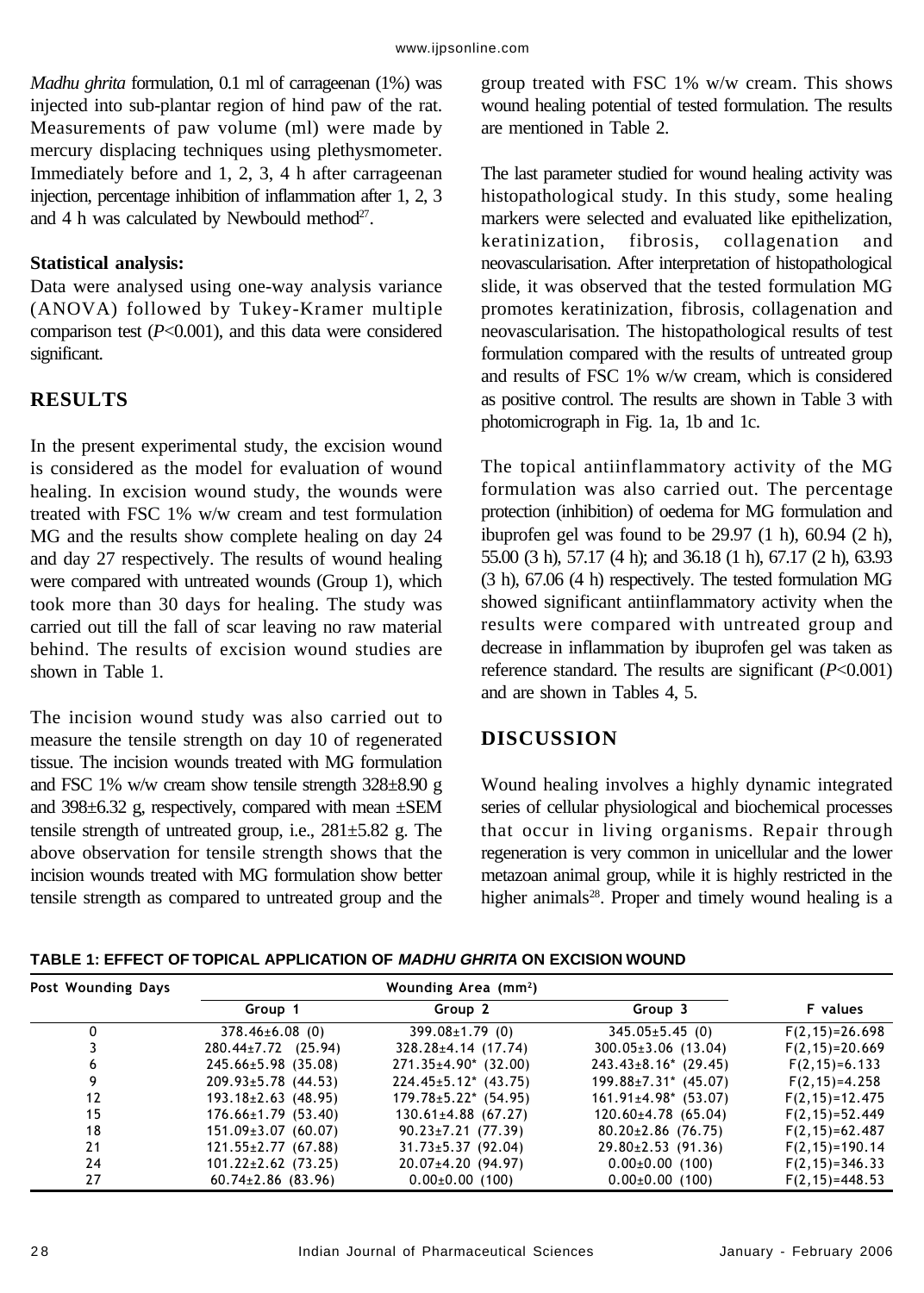#### **TABLE 2: EFFECT OF TOPICAL APPLICATION OF MADHU GHRITA ON INCISION WOUND**

| Groups | Treatment        | Tensile Strength (g) |  |  |
|--------|------------------|----------------------|--|--|
|        | Untreated        | $281 \pm 2.87$       |  |  |
| 2      | MG formulation   | $328 \pm 3.63^*$     |  |  |
| 3      | FSC 1% w/w cream | $398 \pm 3.92^*$     |  |  |
|        | <b>F</b> Values  | $F(2,15) = 282.20$   |  |  |



**Fig. 1: Histopathology of 10 d old regenerated tissues. Photomicrographs of histology of regenerated tissue collected from (a) Untreated control, (b) Madhu ghrita treated wounds (c) FSC (1% w/w) treated after 10 d. Magnification is 100X. K denotes keratinization, E indicates epithelization and F stands for fibrous tissues.**

vexing problem faced by all clinicians. In majority of patients, normal healing establishes tissues integrity quickly and effectively. However at times, this healing is delayed and the ability to accelerate the wound healing becomes highly desirable<sup>29</sup>.

In excision wound study, from above observations, it was concluded that the test formulation MG showed better and faster healing as compared to the untreated group. During the initiation of study from day ''0'', there was not much difference in the healing of wounds in all the three groups, i.e., Group 1, Group 2 and Group 3 (days 0-9). But after day 9, the healing process was faster with Group 2, i.e., wounds treated with MG formulation. When the results are compared with Group 1, Group 2 shows faster wound closure and wound contraction. When the results were interpreted in higher phase (days 12-21), the healing potential of MG was clearly seen from the results in comparison with the untreated group. The healing potential of Group 3, i.e., wounds treated with FSC 1% w/w cream, was taken as positive control and we observed that the results shown by Group 2 and Group 3 are comparatively similar indicating similar potential of MG formulation over FSC 1% w/w cream for wound healing activity. The wounds treated with MG formulation (Group 2) shows complete healing on day 27, and day 24 for wounds treated with FSC 1% w/w cream (Group 3). The untreated group took more than 30 days for complete healing of wounds. So from the results, it can be concluded that MG takes less time for the complete healing of wound as compared to untreated group, hence showing better and faster wound healing activity.

In the incision wound study, after treatment with MG, on 10<sup>th</sup> day, regenerated tissue shows increase in tensile strength as compared to untreated group. Both FSC 1% w/w cream and MG treatment increase tensile strength, ultimately, showing enhancement of wound healing activity in male Wistar rat. The increase in tensile strength may be due to promotion of collages formation which significantly contributes to better and effective healing.

| <b>Parameters</b>  | Group 1        | Group 2        | Group 3        | <b>F</b> Values     |
|--------------------|----------------|----------------|----------------|---------------------|
| Keratinization     | $0.3 \pm 0.02$ | $4.1 \pm 0.05$ | $4.0+0.13$     | $F(2, 15) = 603.00$ |
| Epithelization     | $1.7+0.13$     | $3.3 \pm 0.08$ | $4.2 \pm 0.12$ | $F(2, 15) = 116.37$ |
| <b>Fibrosis</b>    | $2.3 \pm 0.15$ | $4.2 \pm 0.05$ | $4.1 \pm 0.16$ | $F(2, 15) = 57.918$ |
| Collagen           | $2.8 \pm 0.15$ | $4.4 \pm 0.08$ | $4.4 \pm 0.14$ | $F(2, 15) = 49.870$ |
| Neovascularisation | $0.5{\pm}0.06$ | $3.7 \pm 0.05$ | $4.4 \pm 0.12$ | $F(2, 15) = 540.42$ |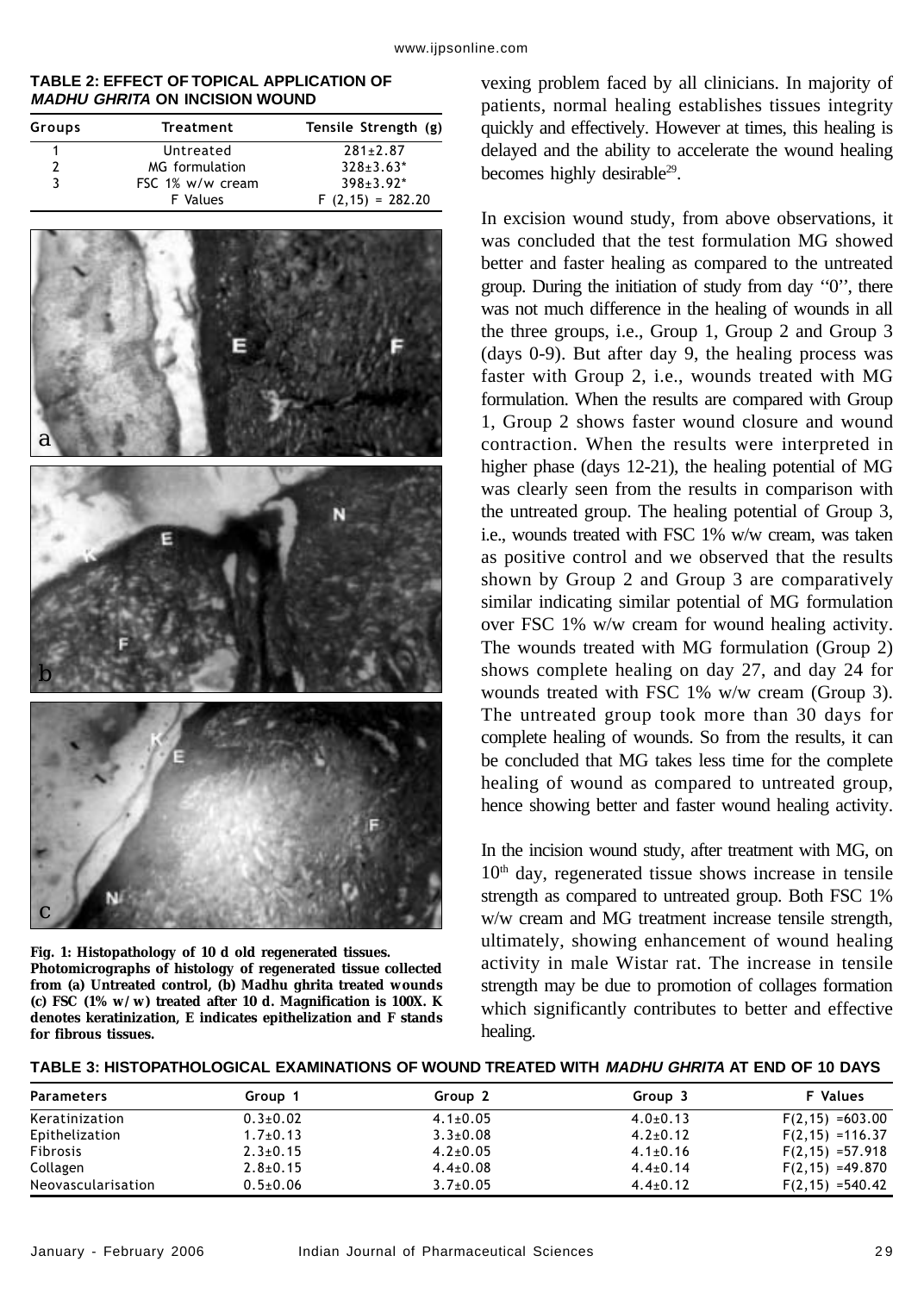| Groups                   | Average weight   | Dose                     | Mean value ± SEM of Odema Volume at different intervals |                    |                   |                   |
|--------------------------|------------------|--------------------------|---------------------------------------------------------|--------------------|-------------------|-------------------|
|                          | of Animals (g)   | (mg/kg)                  | 1 h                                                     | 2h                 | 3h                | 4h                |
| Group 1 (Untreated)      | 160              | $\overline{\phantom{a}}$ | $0.3156 \pm 3.03$                                       | $0.7576 + 7.74$    | $0.8835+7.53$     | $0.8602 \pm 7.22$ |
| Group 2 (MG formulation) | 178              | 100                      | $0.2210+22.10$                                          | $0.2959^*$ + 2.39  | $0.3975^*$ + 2.46 | $0.3684^{*}+1.22$ |
| Group 3 (Standard)       | 197              | 100                      | $0.2014 \pm 1.77$                                       | $0.2487 + 1.78$    | $0.3186 \pm 2.26$ | $0.2833 \pm 2.02$ |
| F values                 | $(2,15) = 5.201$ | $(2, 15) = 34.401$       | $(2, 15) = 41.297$                                      | $(2, 15) = 50.337$ |                   |                   |

#### **TABLE 4: DATA SHOWING THE ANTIINFLAMMATORY ACTIVITY OF FORMULATION.**

Mean value of odema volume at different intervals

## **TABLE 5: TOPICAL ANTIINFLAMMATORY ACTIVITY OF MG FORMULATION.**

| Groups                    | Dose (mg/kg) |       | Percent inhibition of paw volume at different time intervals |       |       |  |
|---------------------------|--------------|-------|--------------------------------------------------------------|-------|-------|--|
|                           |              | 1h    | 2h                                                           |       | 4h    |  |
| Standard (Ibuprofen) Test | 100          | 36.18 | 67.17                                                        | 63.93 | 67.06 |  |
| (MG Formulation)          | 100          | 29.97 | 60.94                                                        | 55.00 | 57.17 |  |

Percent inhibition of paw volume at different intervals

Wound healing involves different phases such as contraction, epithelization, granulation and collagenation<sup>30</sup>. In the present study, various markers were studied for evaluation histopathological study like keratinization, epithelization, fibrosis, collagenation and neovascularisation. The results that were observed and interpreted evidenced that the wounds treated with MG and FSC 1% w/w cream were promoting the healing marker and showing better wound healing activity compared to wound healing activity of untreated control group. MG promotes keratinization, fibrosis, collagen formation and neovascularisation to a greater extent. The wounds treated with MG formulation and FSC 1% w/w cream promoted keratinization to a greater extent as compared to untreated control group. In case of epithelization as healing marker, MG formulation showed a quite lesser enhancement of epithelization as compared the positive control, but better than that of untreated control group. When other healing markers like fibrosis, collagenation and neovascularisation were taken into consideration, MG showed improved results over the results of untreated group, and the results shown by MG group was comparable with the results of FSC 1% w/w cream treated group. This evidenced the promotion of all healing markers, i.e., wound healing activity shows healing potential of tested formulation.

The observed results for MG treated group (Group 2) shows the promotion of wound healing in all the three models when results are compared with the untreated control group (Group 1). This verifies the stated claim of MG formulation for the promotion of wound healing activity.

Determination of antiinflammatory activity is based on plethysmographic measurement of oedema produced by

sub planar injection of carrageenan in the hind paw of rat. The increase in oedema in animals treated with standard drug (ibuprofen) and MG formulation were compared with increase in oedema of untreated control animals at constant intervals of 1, 2, 3 and 4 h. Thus percentage inhibition of oedema at known intervals in treated animals was used for the purpose of calculating percent inhibition of oedema of control. The present study revealed that the MG formulation showed better antiinflammatory activity. The maximum activity was observed during  $3<sup>rd</sup>$  and  $4<sup>th</sup>$  h, and the results are significant (*P*<0.001) and are comparable to standard Ibuprofen. The antiinflammatory activity may be due to the inhibition of release of histamine, serotonin and kinins in first hour after the injection of carrageenan, and this also retarded the release of prostaglandin-like substance in 2-4  $h^{31}$ , showing antiinflammatory potential of MG formulation. The above obtained evidences for the wound healing and antiinflammatory study verify the objective of the present study.

# **ACKNOWLEDGMENTS**

The authors are thankful to Dr. S. G. Wadodkar, Department Pharmaceutical Sciences; and Nagpur University, Nagpur for providing working facilities and to Dr. N. V. Kurkure for his constant help in proceeding with this work.

# **REFERENCES**

- 1. Forrest, R.D., **J. Roy. Soc. Med.***,* 1982, 75, 198.
- 2. Malon, P.C., **Primary Intention***,* 1998, 6, 148.
- 3. Malon, P.C., **J. Wound Care***,* 1999, 8, 415.
- 4. Tonks, A., Cooper, R.A., Price, A.J., Malon, P.C. and Jones, K.P., **Cytokines**, 2001, 14, 240.
- 5. Subrahmanyam, M.A., **Burns***,* 1998, 24, 157.